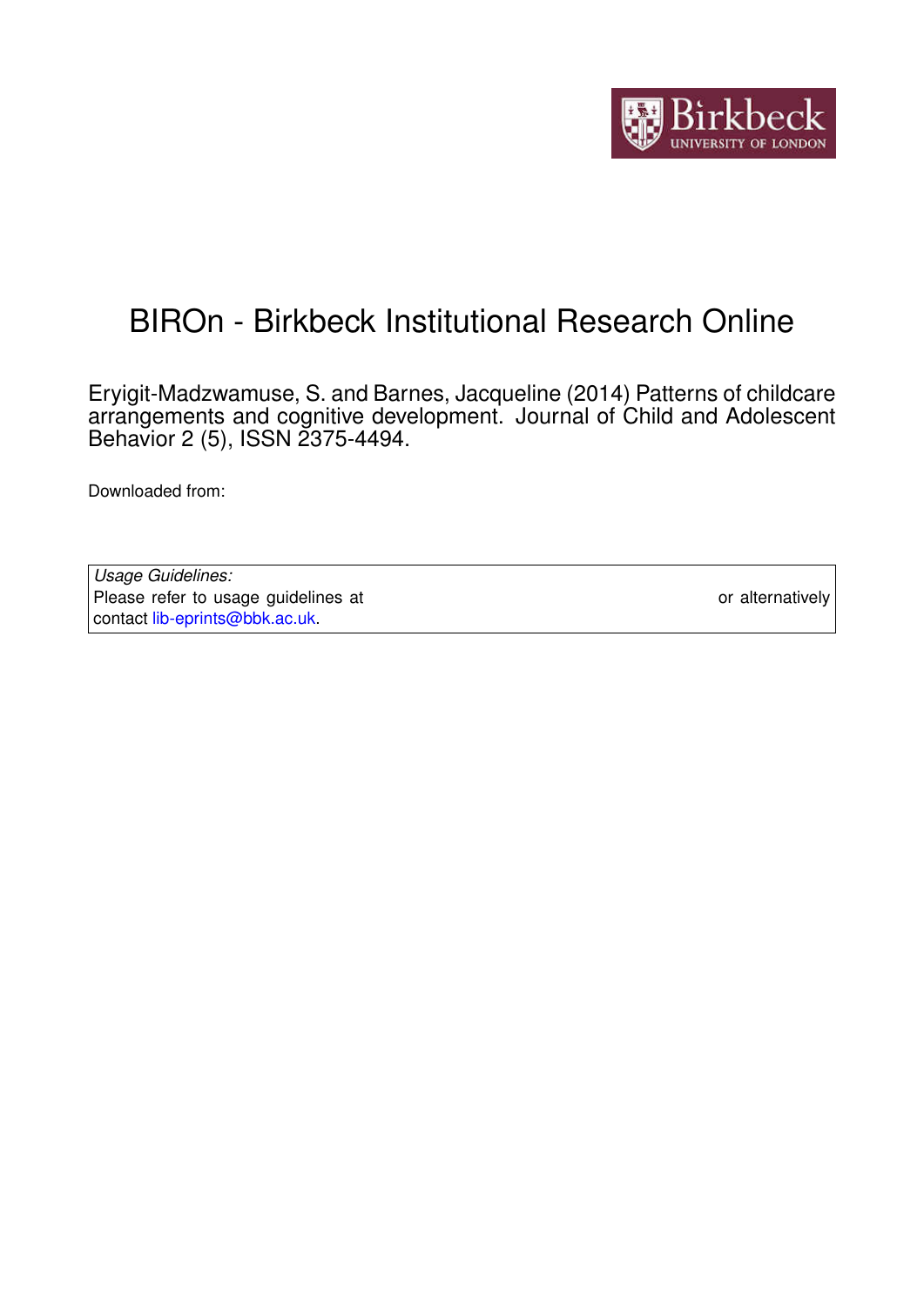

# Patterns of Childcare Arrangements and Cognitive Development

#### **Suna Eryigit-Madzwamuse**1\* **and Jacqueline Barnes**

*<sup>1</sup>Centre for Health Research, School of Health Sciences, University of Brighton, UK*

*2 Institute for the Study of Children, Families and Social Issues, Department of Psychological Sciences, Birkbeck, University of London, UK*

\***Corresponding author:** Suna Eryigit-Madzwamuse, Centre for Health Research, Mayfield House, Falmer, Brighton, BN1, 9PH, University of Brighton, UK, Tel: 01273644046; Fax: 01273644541; Email: [S.Eryigit-Madzwamuse@brighton.ac.uk](mailto:S.Eryigit-Madzwamuse@brighton.ac.uk)

**Received date:** August 19, 2014, **Accepted date:** October 07, 2014, **Published date: October** 10, 2014

**Copyright:** © 2014 Suna Eryigit-Madzwamuse et al. This is an open-access article distributed under the terms of the Creative Commons Attribution License, which permits unrestricted use, distribution, and reproduction in any medium, provided the original author and source are credited.

#### **Abstract**

**Objectives:** The current study investigated (a) whether identifiable patterns of childcare arrangements from birth to 51 months exist and (b) whether these patterns moderate cognitive development from 18 months to 51 months in relation to maternal stimulation of language and infant difficult temperament controlling for SES and child gender.

**Methods:** Of the 1201 who participated in the Families, Children Childcare Study, 978 were included in the current study. Data were collected when children were 3, 18, 36 and 51 months old regarding their mother-reported childcare arrangements, mother-reported child temperament and objective tests of cognitive and language abilities.

**Results:** Six prevailing patterns of childcare arrangements were identified. Variations were found across these in predicting cognitive development. For all types, cognitive ability at 18 months influenced language ability at 36 months, which in turn influenced cognitive ability at 51 months. Cognitive scores at 18 months were directly and significantly influential on cognitive ability at 51 months only in the 'maternal to centre-based care' and 'multi types' patterns of childcare. Early and ongoing centre-based care predicted higher language ability at 36 months but its impact was not evident at 51 months. When girls entered centre-based care after they were 3 years old, their cognitive scores were negatively influenced. Low family SES was a risk factor for language ability at 36 months when children were not introduced to any non-parental care before the age of three years.

**Conclusion:** This study helped to understand that the particular childcare pathway from birth to the start of school interacts with family and child factors to contribute to child cognitive outcomes at 51 months. This information should be relevant to families as they make decisions about when to start or stop different types of child care during infancy and preschool years.

**Keywords:** Childcare; Cognitive development; Centre-based childcare; Home-based childcare; Maternal care; Child care changes; Stability of cognition; Maternal stimulation; Infant temperament.

#### **Introduction**

The impact of childcare on cognitive development has been widely examined [1-5]. A UK-based study [5], using average amount of nonmaternal childcare per week, showed that early childcare, especially centre-based care, predicted greater cognitive ability at 18 months. Others investigated types of childcare (i.e., home-based childcare or centre-based childcare) [2], stability of care [6], the association of childcare with various environmental factors [3,5]. These studies helped to understand the extent to which exposure to (a certain type of) childcare impacts on child outcomes. However, there remains uncertainty about whether children in non-maternal childcare perform better than children in maternal care. The analytical approach taken in a study can have an important role in shaping the results [7-9]. Previous studies focused on childcare as predictor by averaging hours of certain type of childcare across specific time periods. Using a novel approach, conceptualizing childcare as a data-driven longitudinal pattern and creating a grouping variable when studying its impact on children, might yield stronger conclusions.

Family context, especially maternal factors, was consistently included in most studies to determine the impact of maternal care at home [2,3]. However, relatively few studies have compared the relevance of context between maternal and non-maternal childcare settings. Lastly, while child sex is routinely included in analyses other child characteristics, particularly child temperament, are rarely studied. The current study aimed to investigate cognitive development of children from birth to 51 months in a UK sample taking family and child characteristics into consideration within various patterns of childcare arrangements.

#### **Type and Sequence of Childcare Arrangements**

Childcare arrangements can be categorized as one-to-one child or family care (i.e., home-based childcare by a family member, nanny or child-minder) and centre-based care (i.e., nursery or playgroup). Maternal care was rarely studied along with these two types of childcare [3]. One of the reasons for not including maternal care is due to methodological issues such as examining childcare characteristics as predictors (e.g., existence of childcare, onset of childcare, or amount of childcare), which makes maternal care difficult to operationalize and to compare to non-maternal childcare. However, even in the modern Western world almost half of children still being cared by their mothers, especially in the first couple of years. Comparing children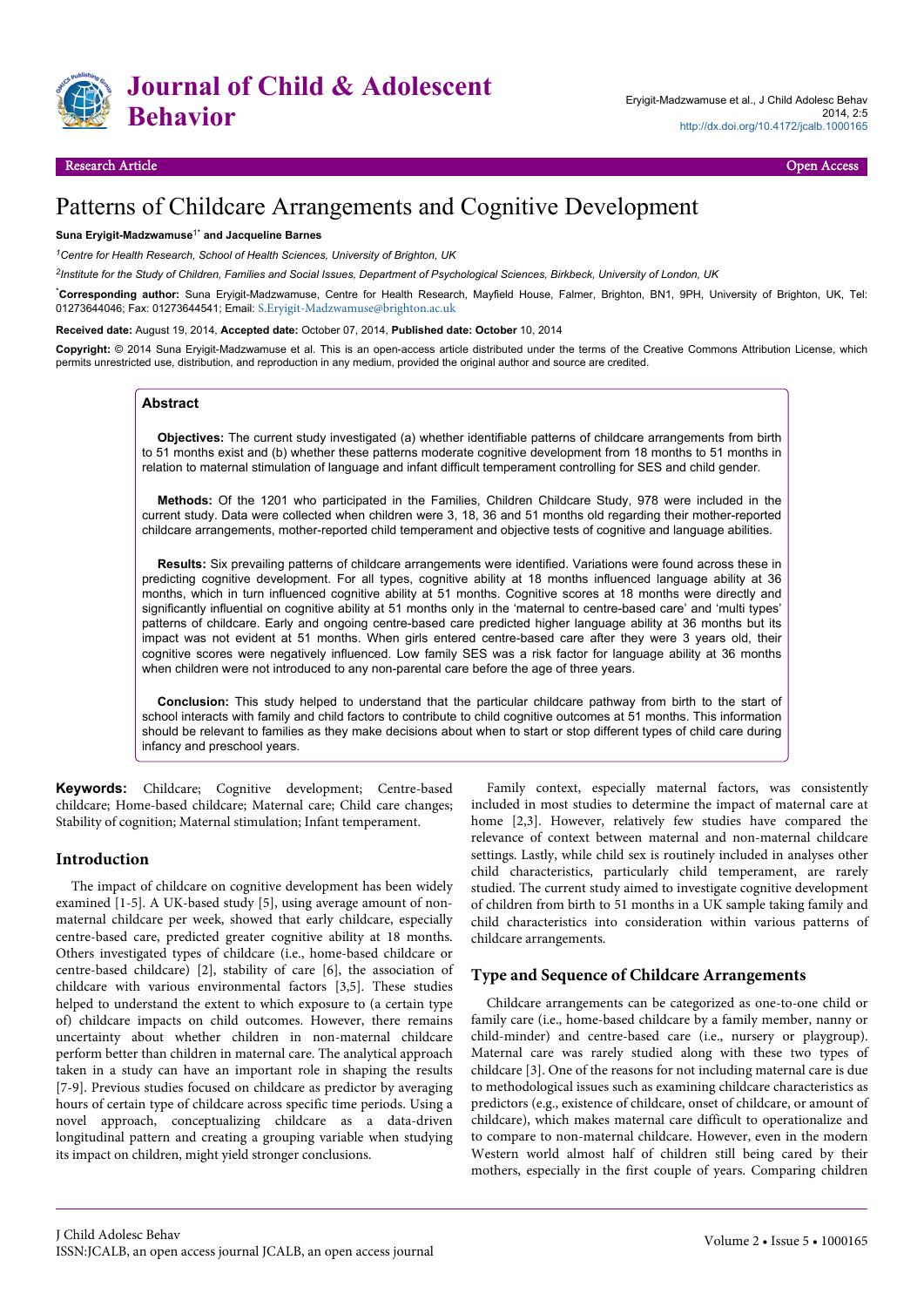who are cared in non-maternal settings with children who are fully cared by their mothers would improve the understanding of the impact of non-maternal childcare on child development. Therefore, in this study, three types of childcare arrangements were examined, maternal care, home-based non-maternal care, centre-based care.

Approximately half of children experience changes in their childcare arrangements [6]. The main reason for moving from one setting to another is a change in parents' preferences due to their child's age [10]. A general trend accepted by scholars is that parents prefer maternal or home based care in the first couple of years when children need more one to one interaction with the carer; then move to centre-based care, such as playgroups or nurseries where a structured curriculum is applied [8,10,11]. This pattern is also supported by the UK Government by providing a free (part-time) preschool place once children are three years old under the Childcare Act, 2006 [12]. Morrissey [10] identified three patterns, continuous home care, continuous centre care and home to centre sequence in an American sample. The limitation of this study was in the a priori approach taken to creating patterns. With a data driven approach, the current study aimed to expand these findings by investigating various patterns emerged in a UK sample.

#### **Patterns of childcare and cognitive development**

The longitudinal analysis of amount of time spent in non-maternal childcare showed inconsistent findings; some suggested significant association with child cognitive outcomes [13], some others did not [2,5,6,9]. Significant associations were found when types of childcare were examined separately. Attending centre-based childcare predicted higher cognitive ability as early as 18 months [5] and at age three [3]. Some other studies, however, found no significant relation between early centre-based childcare and later cognitive ability [2,14]. Morrissey [10] showed that cognitive scores in a continuous homebased childcare were significantly lower than those started with homebased childcare and continued with centre-based childcare. Significant associations were also found when changes in specific childcare types, such that changes in childcare arrangements from maternal to nonmaternal home-based childcare and from home-based to centre-based childcare negatively influenced language ability [6].

Although literature suggests an influence of various childcare patterns on cognitive development, studies of the impact of childcare arrangements on the stability of cognitive development are scarce. Stability of a specific developmental domain refers to the consistency of an individuals' or a groups' ranking in a population on a set of variables over time [15]. Regarding the links between type of childcare and cognition, following a similar type of childcare arrangement up to 51 months might predict a higher stability, whereas a transition to centre-based childcare from another type of childcare, such as maternal care or home-based care, might improve the cognitive scores of children and change their relative standing in the group.

#### **The role of family context and child characteristics**

The NICHD ECCRN study [3] examined the role of the family environment in understanding associations between childcare and cognitive development finding that family characteristics were stronger predictors of cognitive development than childcare factors, especially in the first three years. Within the family environment, maternal sensitivity has a significant role on child outcomes [2,16,17]. Maternal sensitivity, as defined by maternal stimulation of language, concurrently predicted cognitive and language ability at three years [3]. In a UK- based sample, Sylva et al. [5] found similar results for children at 18 months. Specifically maternal sensitivity, especially the opportunities the mother provided for stimulation, was highly effective in enhancing cognitive outcomes. There are however some limitations of these studies, such that child outcomes were assessed only up to three years old; and the impact of maternal stimulation was not compared among different types of childcare arrangements. The impact of family socio-economic status (SES) on both childcare and child outcomes is consistent across studies [3,5,18]. High SES families tend to use more childcare at an early age. Family SES also had direct and positive impact on cognitive outcomes.

Child temperament has an impact on cognitive development [19]; however, studies have shown inconsistent results [20]. Some found direct negative impact of difficult temperament on cognitive development [21], whereas other studies did not suggest a direct association between two constructs [16]. It has been suggested that the relation between child temperament and child cognitive outcomes is moderated by other factors in the child's environment [20]. For instance, in a longitudinal study, Lemelin et al. [16] found that difficult temperament negatively influenced cognitive ability in a low psychosocial risk groups (i.e., high family SES) but not in high risk groups. Another study found that negative temperament at 12 months actually had a positive impact on cognitive ability at three years old, but only for infants who developed insecure attachment with their mothers [19]. To date no identified childcare study has investigated the role of child temperament on cognitive development. The impact of difficult temperament on cognitive ability might vary in relation to various patterns of childcare arrangements. Furthermore, child sex also might account for significant variation explained in cognitive outcomes. Girls perform significantly better than boys on cognitive and language tests at 18 months [5] and at 3 years of age [22].

In summary, the current study aimed to investigate (a) whether clear patterns of childcare arrangements from birth to 51 months exist, (b) whether these patterns moderate cognitive development over time from 18 months to 51 months (c) whether family context (i.e., maternal stimulation of language) and infant characteristics (i.e., difficult temperament and specifically anger or aggression in situations of conflict with caregivers or other children) additionally predict cognitive development controlling for family SES and child sex.

### **Method**

#### **Sample**

The sample for this study was drawn from the Families, Children and Childcare (FCCC) study in which children (N=1,201) from two UK locations, London and Oxfordshire, were followed from birth to 51 months old and representative of the populations of those areas [23] (Table 1). Of 1,201 participants 978 (49.3% female) reported child care data at 3, 18, 36 51 months and were included in the current sample. There were no significant differences between this sub-sample and the whole sample in terms of key demographic factors.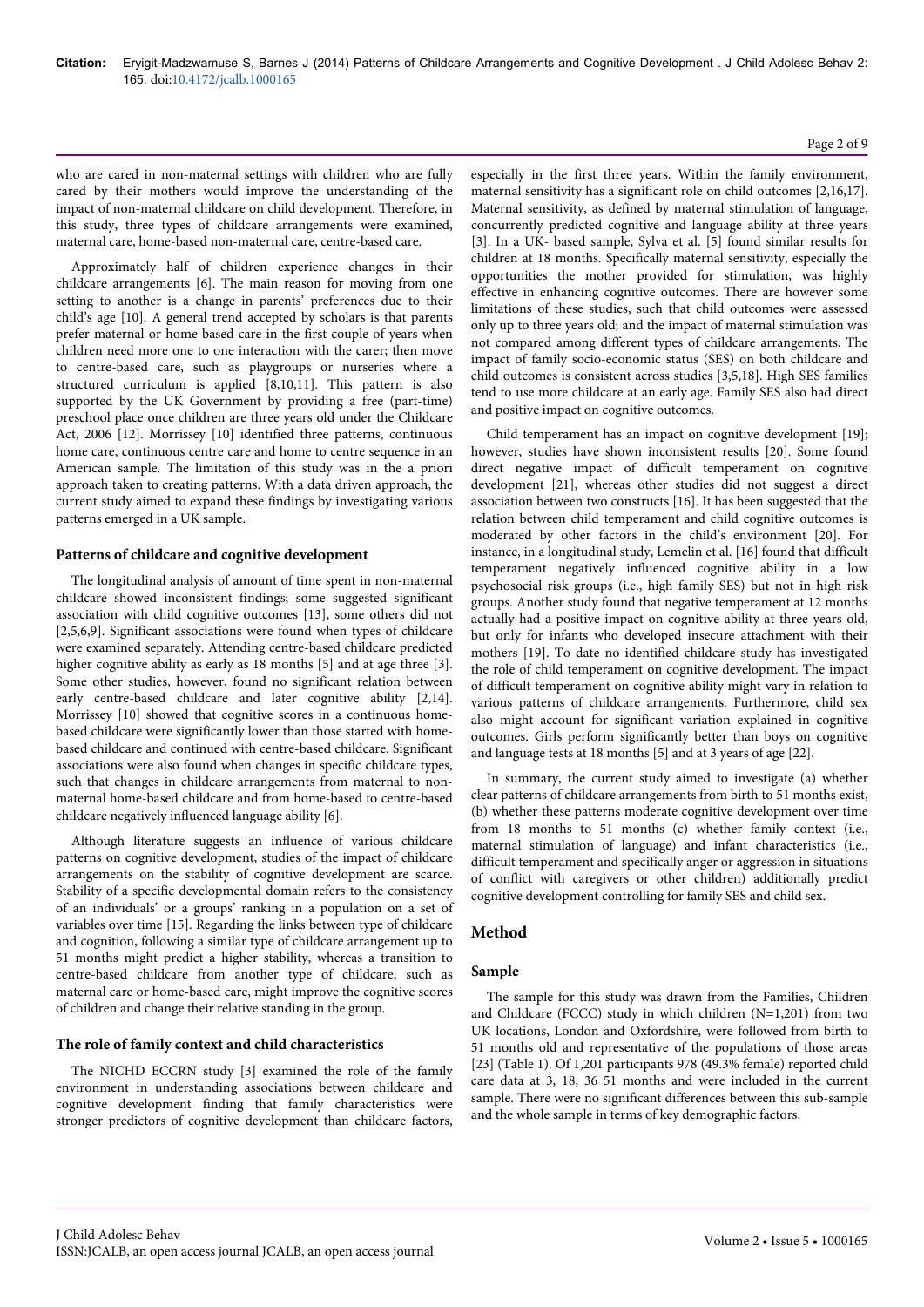# Page 3 of 9

|                                   | Whole<br>Sample<br>$(n=1201)$ | Sub-sample<br>$(n=978)$ | Continuous<br>Care<br>Maternal<br>$(n=106)$ | <b>Continuous</b><br>Home-based<br>Care (n=150) | Maternal<br>to<br>Centre-based<br>Care (n=240) | Home to Centre-<br>based<br>Care<br>$(n=126)$ | <b>Continuous</b><br>Centre-based<br>Care (n=143) | Multiple Types<br>of Care (n=213) |
|-----------------------------------|-------------------------------|-------------------------|---------------------------------------------|-------------------------------------------------|------------------------------------------------|-----------------------------------------------|---------------------------------------------------|-----------------------------------|
| Female %                          | 50.1                          | 49.3                    | 50.9                                        | 56                                              | 48.9                                           | 38.9                                          | 52.4                                              | 56                                |
| Site: London %                    | 50                            | 48.5                    | 40.6                                        | 53.3                                            | 53.8                                           | 53.2                                          | 42                                                | 53.3                              |
| family<br>Average<br>income $(E)$ | 26978.8                       | 28253.7                 | 24623.4                                     | 28571.5                                         | 21434.2                                        | 30255.1                                       | 37234.4                                           | 30306.8                           |
| Partner employed<br>$\%$          | 83.4                          | 85.3                    | 81.1                                        | 81.3                                            | 86.3                                           | 88.1                                          | 92.3                                              | 81.3                              |
| Mother employed<br>%              | 63                            | 65.8                    | 37.7                                        | 85.3                                            | 38.8                                           | 78.6                                          | 82.5                                              | 85.3                              |
| Average<br>mother<br>age          | 31                            | 31                      | 31                                          | 32                                              | 30                                             | 31                                            | 32                                                | 32                                |
| Average<br>partner<br>age         | 34                            | 34                      | 34                                          | 34                                              | 34                                             | 34                                            | 35                                                | 35                                |
| Parents together<br>$\%$          | 90.3                          | 90.8                    | 86.9                                        | 90.7                                            | 86.3                                           | 94.4                                          | 95.1                                              | 90.7                              |
| Partner education<br>%            |                               |                         |                                             |                                                 |                                                |                                               |                                                   |                                   |
| Less than degree                  | 50.1                          | 48.8                    | 54                                          | 53.1                                            | 48                                             | 55.3                                          | 36.8                                              | 53.1                              |
| Degree                            | 9.3                           | 9.8                     | 16                                          | 10                                              | 10                                             | 7.1                                           | 8.4                                               | 10                                |
| Higher<br>degree<br>and above     | 33.6                          | 34.7                    | 21.7                                        | 30.7                                            | 32.9                                           | 34.3                                          | 50.4                                              | 30.7                              |
| Mother Education<br>%             |                               |                         |                                             |                                                 |                                                |                                               |                                                   |                                   |
| Less than degree                  | 52.6                          | 50.9                    | 67                                          | 52.7                                            | 56.2                                           | 50.8                                          | 32.2                                              | 52.7                              |
| Degree                            | 13.7                          | 13.9                    | 14.2                                        | 10                                              | 17.9                                           | 14.3                                          | 12.6                                              | 10                                |
| Higher<br>degree<br>and above     | 33.4                          | 34.9                    | 18.9                                        | 37.3                                            | 25                                             | 35                                            | 55.3                                              | 37.3                              |
| 1st<br>English<br>language %      | 85.7                          | 89.1                    | 94.3                                        | 90.7                                            | 86.3                                           | 90.5                                          | 90.2                                              | 90.7                              |
| Ethnicity - White<br>%            | 73.9                          | 75.7                    | 81.1                                        | 76                                              | 77.9                                           | 69                                            | 76.2                                              | 76                                |
| Average<br>Family<br><b>SES</b>   | 6.2                           | 6.33                    | 5.82                                        | 6.57                                            | 5.66                                           | 6.34                                          | 7.32                                              | 6.49                              |

Table 1: Demographic characteristics across samples: Whole FCCC sample, the sub-sample used in the current study and six prevailing childcare groups.

#### **Procedure**

# **Measures**

Detailed information about children, parents, family context and childcare arrangements was obtained via home visits for mother interviews, parent questionnaires and observations when the child was 3, 10, 18, 30, 36 and 51 months old. At 18, 36 and 51 months direct child assessments were also completed. At each data collection point, mothers retrospectively reported on the use of childcare arrangement on a monthly basis, including the type of care and the average amount of care per week.

#### **Type of childcare**

Dominant childcare-monthly: Dominant care for each month was defined as 12 or more hours of care per week. This reflects the aim of the FCCC study developers [24] and the definition is used in previous studies [5,25]. Twelve hours per week was chosen so that child care used by women working part-time (the most typical pattern when the data collection took place) would have a dominant type defined in addition to that used by women in full-time employment. If the child had more than one type of dominant childcare the one with the most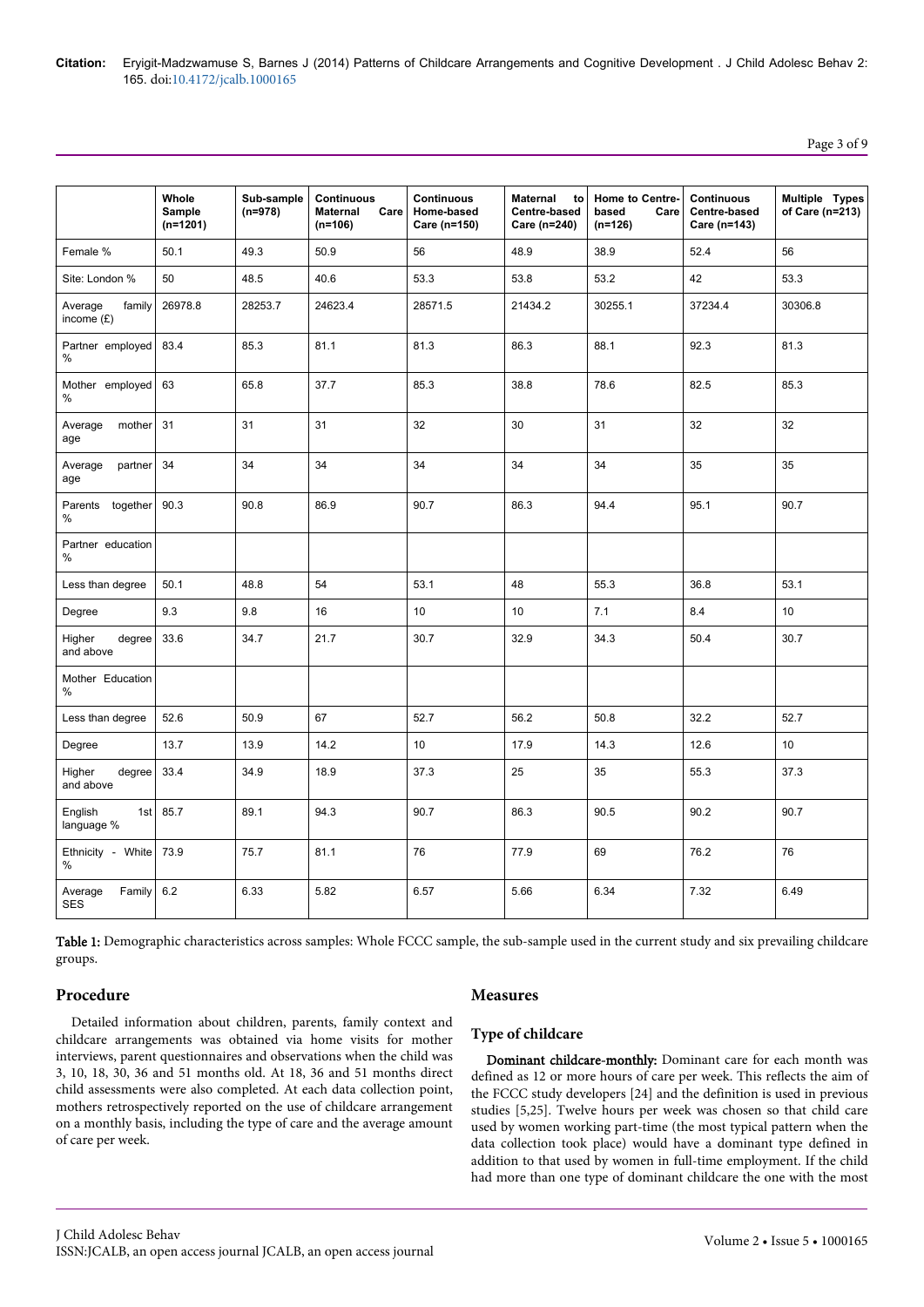hours was chosen as the dominant type. Dominant childcare was coded as: maternal (i.e., mother was the main caregiver), non-maternal home-based (i.e., care by nanny, child-minder or relative) or centrebased (i.e., care in nursery or preschool) for every month. While finer divisions could be made (e.g. between different types of home-based care, a large number of types would not have been suitable for the subsequent cluster analysis defining the prevailing type over time.

Prevailing type over time: The period from birth to 51 months was divided at 36 months given that a change is likely at that age since in the UK a free preschool is then available and the majority of children take up the offer. The number of months in maternal, home-based and centre-based care was counted. If a child had same type of dominant non-maternal care (i.e., home-based or centre-based) for at least 3 consecutive months or in total at least 6 months up to 3 years old that type was coded as the prevailing type. Using the same criteria, similar groups were formed for the period from 36 to 51 months. Next, a contingency table was created from the frequency distribution of prevailing childcare type up to 3 years and after the age of 3 to plot childcare patterns from birth to 51 months. This table yielded six different patterns.

#### **Cognitive/Language ability**

At 18 months The Mental Developmental Index from the Bayley Scales of Infant Development (MDI) [26] was used at 18 months (early cognitive ability). At 36 months cognition was indicated by comprehension scores of Reynell Developmental Language Scale (RDLS) [27]. At 51 months four dimensions of British Ability Scales (BASII) [28] were the measures of cognitive ability (later cognitive ability). Two subscales covered verbal ability (verbal comprehension, naming vocabulary) and other two covered non-verbal reasoning (pattern construction, picture similarities). For the purpose of the current study, a latent variable of later cognitive ability was created using these four subscales of BAS.

#### **Maternal stimulation of language**

Three items from the Home Observation Measurement of the Environment (HOME) [29] were used to assess maternal language stimulation at 18 and 36 months, the only items that were present at both times. The scales were found to be internally consistent at both 18 and 36 months with Cronbach's alpha coefficients of 0.97 and 0.98, respectively.

### **Difficult temperament**

The 10-item anger proneness subscale of the Toddler Behaviour Assessment Questionnaire (TBAQ) [30] was used at 18 and 36 months (i.e. anger in conflict situations by protesting, crying, hitting). The mean item score can range from 1 to 7 with higher scores indicating more anger. It had good internal consistency at both at 18 and 36 months ( $r= 0.65, 0.76$ , respectively).

### **Control factors**

Child sex was entered as a dummy variable into the models where 1 represented being female. Family socio-economic status (Family SES) was computed using the Computer Assisted Standard Occupational Coding (CODAC) scheme. Family SES ranged from 1 (never worked/ long term unemployed) to 8 (higher managerial or professional occupations) where higher scores indicates higher SES.

# **Data Analysis**

We used cluster analysis in SPSS [31] in order to explore different patterns of childcare arrangements from birth to 51 months. A twostep cluster analysis tested the existence of six groups previously identified. In order to investigate whether childcare patterns moderate cognitive development over time (see Figure 1) we used multi-group analysis of path estimation in AMOS [32]. Multi-group analysis helps to evaluate invariance of the regression weights between variables across groups, i.e., different childcare patterns. It allows comparison of the models across subsamples evaluating the differences in goodness of fit statistics between unconstrained model and model where regression weights were constrained to be equal between subsamples. The goodness of fit indices including the  $\chi^2$  statistics, the root mean square of approximation (RMSEA) and the comparative fit index (CFI) were used to decide the optimal model. In multi group analysis, significant differences in  $\chi^2$  values of the unconstrained and constrained models and change in CFI values above 0.01 would indicate that one or more paths among variables are not similar across subsamples [33].



Figure 1: Conceptual Model of the study from 18 months to 51 months. Bold lines represent the cognitive development; light lines represent the impact of maternal stimulation and child temperament on cognitive development. The whole model is adjusted for family SES and child sex.

First we tested the stability of cognitive development from 18 months to 51 months in multi group analysis (see bold lines in Figure 1). Next, we included maternal stimulation and child temperament into the model adjusting for family SES and child sex (Figure 1). A latent variable of cognitive ability at 51 months was created using four subscales of British Ability Scales. To manage the missing responses full information maximum likelihood (FIML) was used to estimate parameters.

# **Results**

### **Patterns of prevailing childcare arrangements**

The cluster analysis yielded six different patterns of prevailing childcare suggesting 36 months as a cut-off point: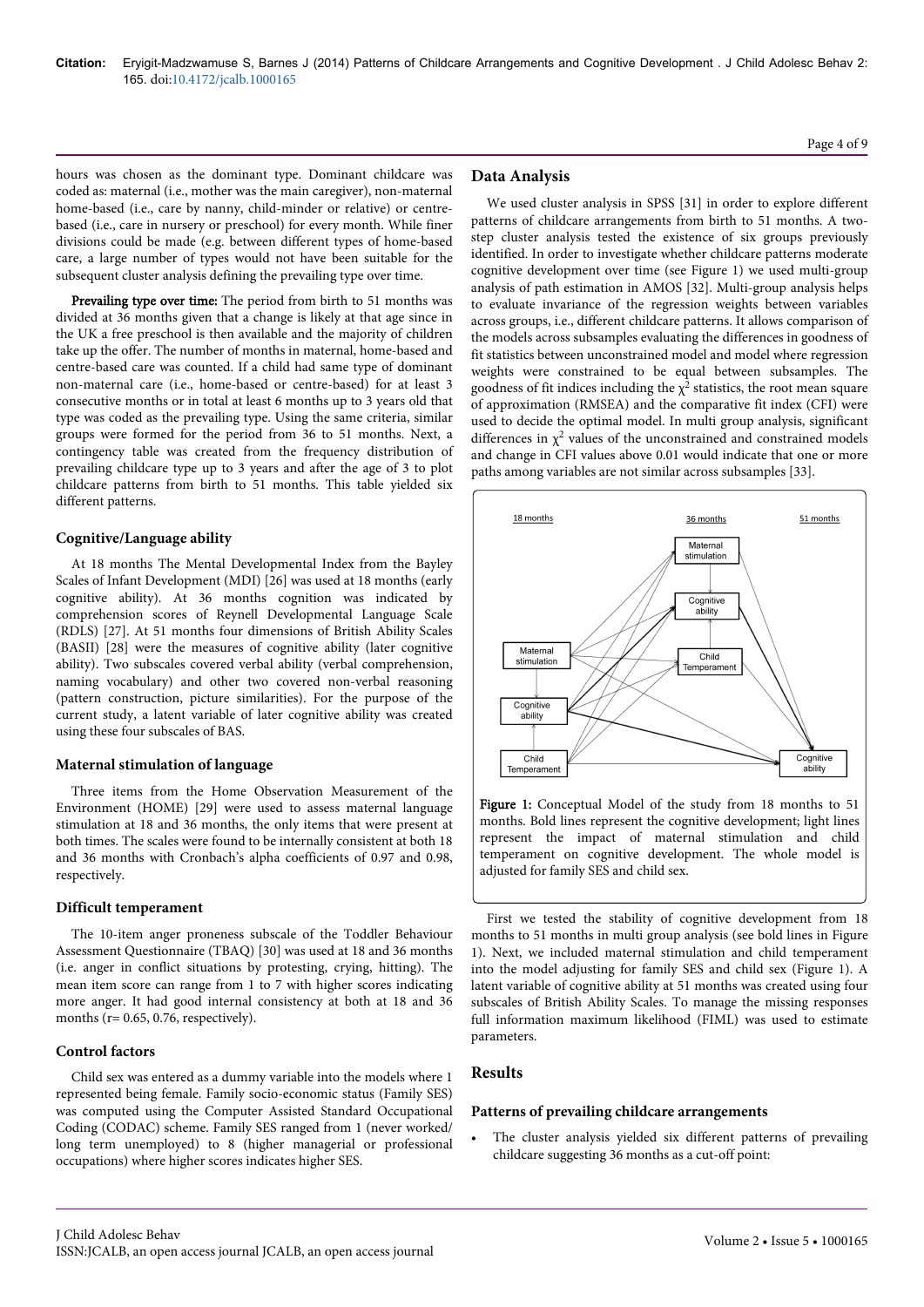- Continuous maternal care. Mothers were the prevailing caregiver for the entire time period ( $N= 106, 10.8\%$ ).
- Continuous home-based care. The prevailing dominant type of care was home-based from birth to 51 months (N= 150, 15.3%).
- Maternal to centre-based care. The prevailing dominant type of care was maternal until children were 3 years old and the prevailing dominant type was centre-based childcare after the age of 3. (N=240, 24.5%).
- Home to centre-based care. Home-based care was the prevailing dominant care arrangement until children were 3 years old, then their prevailing dominant type of care was centre-based care (N=126, 12.9%).
- Continuous centre-based care. The prevailing dominant type both before and after 36 months was centre-based care (N=143, 14.6%).
- Multiple types of care. This group did not follow any clear pattern of dominant childcare arrangements but experienced multiple types (maternal, home-based and centre-based) from birth to 51 months old (N=213, 21.8%).

Demographic characteristics of these subsamples were compared (Table 1). The distribution of child sex and ethnicity were similar across six groups ( $\chi^2$  = 8.94, df =5, p =.11 and  $\chi^2$  = 52.70, df = 50, p =. 37, respectively). One-Way ANOVA results showed significant differences for maternal education (F  $(855, 5) = 6.193, p<0.001$ ). Average maternal education was higher in the 'continuous centrebased care' group than other groups. Significant differences were also found in maternal age (F (971, 5) = 3.653, p<0.01) but not paternal age  $(F (881, 5) = .504, p = .77)$ . On average mothers in the 'home to centrebased care' group and in the 'maternal to centre-based care' group were significantly younger than those in the 'continuous centre-based

care' group. When children were born, the majority of mothers had an earned income except for the mothers in the 'continuous maternal care' and the 'maternal to centre-based care' groups ( $\chi^2$  = 183.03, df = 5, p<0.001). On the other hand, fathers' income status did not significantly differ across the groups ( $\chi^2$  = 22.83, df = 15, p=0.09).Thus, overall, six subsamples showed similarities in terms of key demographic variables, with minor differences. Mothers in the 'continuous centre-based care' group had more qualifications, were older and were more frequently employed. Families in the 'continuous centre-based care' group were more frequently high SES whereas families in the 'continuous maternal care' and 'maternal to centrebased care' groups were more often from lower SES background (F (5, 972) = 14.561, p = .000) (Table 1).

Maternal stimulation did not differ across the groups at 18 months but at 36 months was significantly higher in the 'continuous centrebased care' group than in the 'continuous maternal care', 'home to centre-based care' and 'maternal to centre-based care' groups (F (5,  $(873) = 3.74$ ,  $p<0.01)$  (Table 2). Children in the 'multiple types of care' group were reported to have more difficult temperament than children in the 'continuous maternal care' and 'maternal to centre-based care' groups  $(F (5, 815) = 4.09, p<0.001)$ . Children in the 'continuous' centre-based care' group had higher levels of verbal and non-verbal cognitive ability than all other groups except for 'multiple types of care' group at 18 months (F  $(5, 969) = 3.17$ , p<0..01) and, than all other groups at 36 months (F  $(5, 934) = 4.20, p<0.001$ ). In contrast, cognitive scores of children in the 'continuous centre-based care' group were not significantly different from scores of children in all other groups at 51 months.

|                                                        | 1. Continuous Maternal<br>Care (n=106) | 2. Continuous Home-<br>based Care (n=150) | 3. Maternal to Centre-<br>based Care(n=240) | 4. Home to Centre-<br>based Care (n=126) | <b>Continuous</b><br>5.<br><b>Centre-based</b><br>Care<br>$(n=143)$ | 6. Multiple Types of<br>Care (n=213) |
|--------------------------------------------------------|----------------------------------------|-------------------------------------------|---------------------------------------------|------------------------------------------|---------------------------------------------------------------------|--------------------------------------|
| Maternal<br>Stimulation, 18m                           | 2.75(0.50)                             | 2.80(0.44)                                | 2.70(0.52)                                  | 2.77(0.49)                               | 2.78(0.46)                                                          | 2.75(0.45)                           |
| Temperament,<br>18m <sup>a</sup>                       | 3.54(0.78)                             | 3.72(0.70)                                | 3.54(0.79)                                  | 3.78(0.75)                               | 3.76(0.83)                                                          | 3.82(0.69)                           |
| Bayley,<br>$MDI -$<br>$18 \text{ m}$ <sub>b</sub>      | 110.57 (7.09)                          | 110.62 (7.05)                             | 110.68 (5.93)                               | 110.20 (6.87)                            | 113.02 (7.07)                                                       | 111.05(7.0)                          |
| Maternal<br>Stimulation<br>at<br>36m <sup>c</sup>      | 2.57(0.63)                             | 2.63(0.57)                                | 2.59(0.60)                                  | 2.54(0.66)                               | 2.81(0.43)                                                          | 2.67(0.54)                           |
| Temperament,<br>36m                                    | 3.58(0.84)                             | 3.68(0.84)                                | 3.48(0.81)                                  | 3.67(0.74)                               | 3.64(0.73)                                                          | 3.69(0.77)                           |
| Reynell<br>Comprehension,<br>36m <sup>d</sup>          | 37.29 9.39)                            | 37.41 (11.15)                             | 37.44 (9.87)                                | 37.84 (10.27)                            | 41.70 (7.96)                                                        | 38.02 (9.70)                         |
| $BAS -$<br>verbal<br>comprehension,<br>51 <sub>m</sub> | 10.14 (4.37)                           | 10.42 (4.32)                              | 10.21 (3.92)                                | 10.38 (4.09)                             | 11.54(4.14)                                                         | 10.75 (4.30)                         |
| $BAS -$<br>picture<br>similarities, 51m                | 19.66 (4.81)                           | 20.29 (4.35)                              | 20.46 (4.61)                                | 20.34 (4.47)                             | 21.42 (4.50)                                                        | 20.74 (4.04)                         |
| $BAS -$<br>pattern<br>construction,<br>51 <sup>6</sup> | 6.21(5.13)                             | 7.04(4.51)                                | 6.76(4.40)                                  | 7.20 (4.58)                              | 8.13(4.55)                                                          | 7.46(5.00)                           |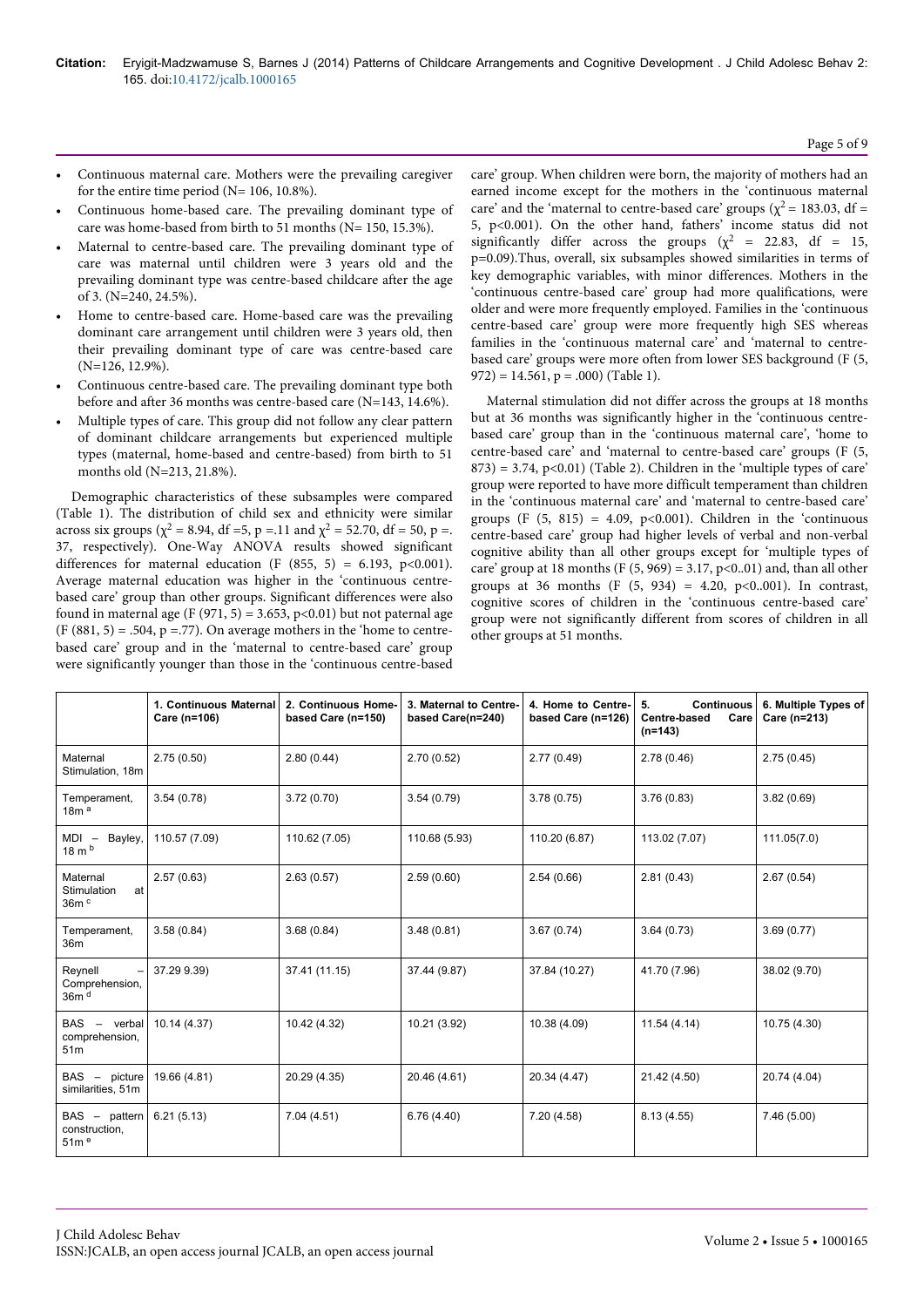Page 6 of 9

| BAS - naming   21.58 (4.28)<br>vocabulary, 51m                                                                                                                                                                                   |  | 21.97 (3.82) | 21.49 (4.31) | 21.66 (4.11) | 22.67 (3.60) | 22.04 (3.65) |  |
|----------------------------------------------------------------------------------------------------------------------------------------------------------------------------------------------------------------------------------|--|--------------|--------------|--------------|--------------|--------------|--|
| $a_6 > 1,3$ (F(5, 815) = 4.09, p= .001). $b_5 > 1,2,3,4$ , (F(5, 969) = 3.17, p= .008). $c_5 > 1,3,4$ , (F(5, 873) = 3.74, p= .002). $d_5 > 1,2,3,4,6$ (F(5, 934) = 4.20, p= .001). $e_5 > 3$<br>$(F(5, 961) = 2.61, p = .023).$ |  |              |              |              |              |              |  |

Table 2: Means (M) and standard deviations (SD) of the study variables across six prevailing childcare groups.

**Multi-Group analysis of cognitive development**



Figure 2 shows the associations among cognitive ability at 18, 36 and 51 months in the whole sample. There was a strong stability in cognition from 18 months to 51 months ( $X^2$  (df=8) =64.52, p<0.001; CFI=0.968; RMSEA=0.085, p<0.001). The longitudinal associations among cognitive variables were found to be similar across all six types of childcare patterns ( $\Delta X^2$ <sub>df=50</sub>= 63.651, ns;  $\Delta$ CFI=0.008), except for the direct link from cognitive ability at 18 months to 51 months. Although the model fit indices suggested invariance of unconstrained and constrained models; the link from cognitive ability at 18 months to 51 months were not fully mediated in the 'maternal to centre-based care' and 'multiple types of care' groups. The direct association from cognitive ability at 18 months to 51 months was significant only in the 'maternal to centre-based care' ( $\beta$ = 0.18, p<0.01) and 'multiple types of care' (β= 0.20, p<0.01) groups.

Next, maternal stimulation and child temperament were added into model adjusting for family SES and child's sex (Figure 1). The unconstrained model showed a good fit to the data ( $X^2$  (df=179) =273.686, p<0.001; CFI=.960; RMSEA=.023, p<0.05). The fully constrained model where all the paths were constrained to be equal across six subsamples showed a worse fit to the data  $(X^2 (df=365))$ =505.008, p<0.001, CFI=0.941). The delta chi-square revealed that two models are significantly different from each other  $(\Delta X^2 \, (\Delta df=186)$  $=$  231.322, p<0.01), suggesting that one or more paths were not similar across the six subsamples. In order to understand which paths were not equal across subsamples, each path from maternal stimulation and child temperament variables were constrained in a sequence of models. Table 3 presents the standardized beta scores for each path from maternal stimulation and child temperament in each childcare group.

Common to all six childcare groups, maternal stimulation of language at 18 and 36 months had some impact on child outcomes at those ages but not to cognitive ability at 51 months. Mothers' earlier stimulation of their children's language had only indirect links to their later cognitive scores through earlier cognitive development. Temperament at 18 months did not predict cognitive scores at 36 months in any groups. Furthermore, temperament at 36 months was not associated with cognitive outcomes at 51 months.

Results specific to each care pathway (Table 3)

|                                                                          | <b>All Maternal Care</b> | All<br>Home-based<br>Care | <b>Maternal</b><br>to<br>Centre-based<br>Care | Home<br>Centre-<br>to<br>based care | All<br><b>Centre-based</b><br>Care | Multiple<br>Types of<br>Care |
|--------------------------------------------------------------------------|--------------------------|---------------------------|-----------------------------------------------|-------------------------------------|------------------------------------|------------------------------|
| Maternal Stimulation at 18m $\rightarrow$<br>Maternal Stimulation at 36m | $0.22*$                  | $0.26*$                   | 0.01                                          | $0.18*$                             | 0.07                               | $0.18*$                      |
| Maternal Stimulation at 18m $\rightarrow$<br>Cognitive Ability at 18m    | 0.1                      | 0.13                      | $0.19**$                                      | $0.35***$                           | $0.31***$                          | $0.20**$                     |
| Maternal Stimulation at 18m $\rightarrow$<br>Language Ability at 36m     | 0.04                     | 0.04                      | 0.04                                          | $0.15*$                             | $0.27**$                           | 0.06                         |
| Maternal Stimulation at 18m $\rightarrow$<br>Cognitive Ability at 51m    | 0.13                     | 0.08                      | $-0.04$                                       | $-0.09$                             | $-0.12$                            | 0.1                          |
| Temperament at 18m<br>$\rightarrow$<br>Temperament at 36m                | $0.54***$                | $0.43***$                 | $0.46***$                                     | $0.37***$                           | $0.50***$                          | $0.49***$                    |
| Temperament at 18m<br>$\rightarrow$<br>Cognitive Ability at 18m          | $-0.02$                  | $-0.07$                   | $-0.14***$                                    | $-0.15$                             | $-0.06$                            | $-0.19**$                    |
| Temperament at 18m<br>$\rightarrow$<br>Language Ability at 36m           | $-0.01$                  | $-0.11$                   | $-0.09$                                       | 0.05                                | 0.06                               | $-0.02$                      |
| Temperament at 18m<br>$\rightarrow$<br>Cognitive Ability at 51m          | $-0.02$                  | $-0.16*$                  | $-0.05$                                       | $-0.15$                             | $0.25***$                          | $-0.12$                      |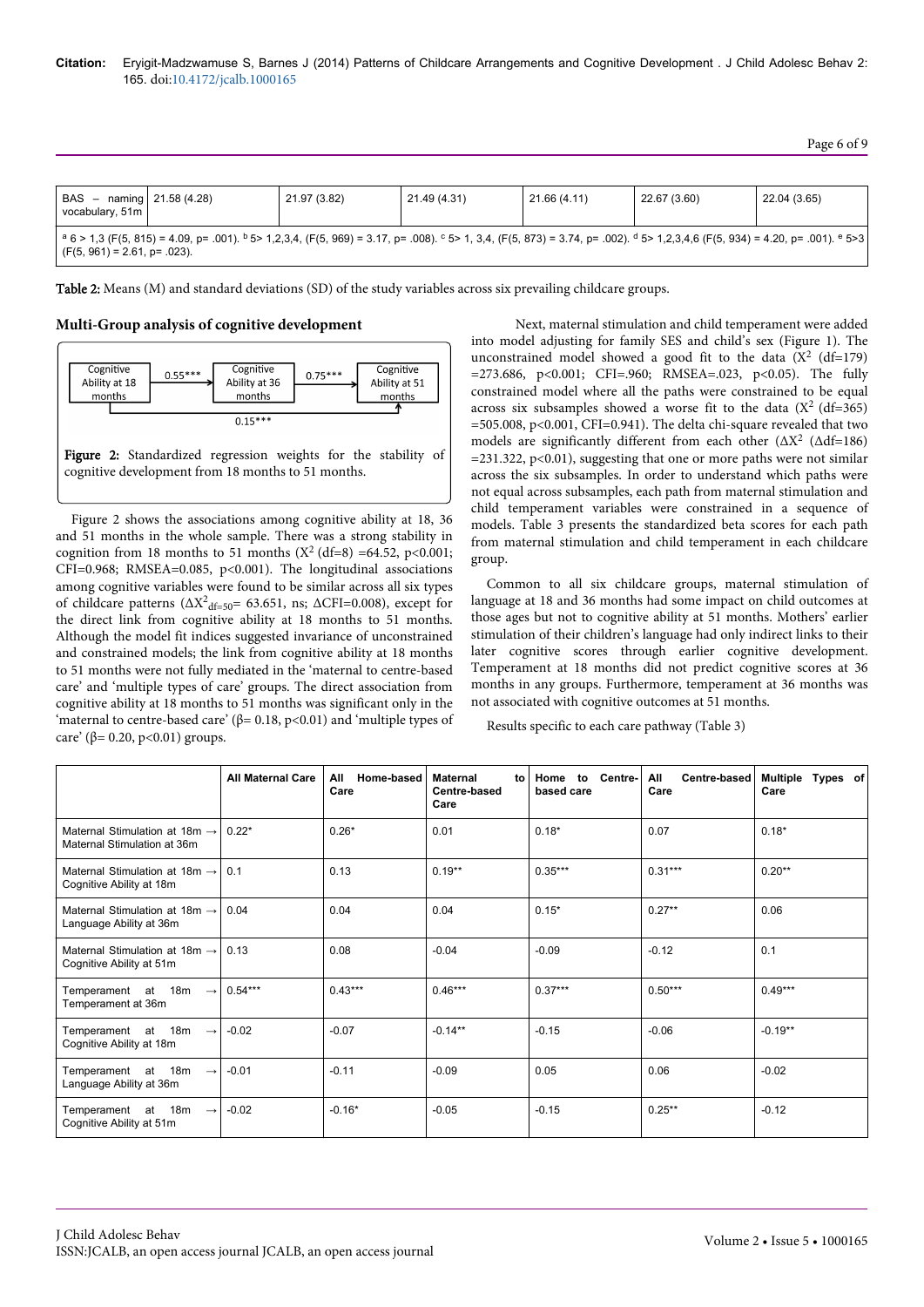# Page 7 of 9

| Maternal Stimulation at $36m \rightarrow 0.20**$<br>Language Ability at 36m |  | 0.13    | $0.21***$ | $0.19*$ | 0.02      | $0.16*$   |
|-----------------------------------------------------------------------------|--|---------|-----------|---------|-----------|-----------|
| Maternal Stimulation at $36m \rightarrow 0.08$<br>Cognitive Ability at 51m  |  | 0.1     | $-0.11$   | $-0.1$  | 0.13      | $-0.08$   |
| Temperament at $36m \rightarrow .0.02$<br>Language Ability at 36m           |  | $-0.13$ | 0.03      | 0.02    | $-0.21**$ | $-0.21**$ |
| Temperament at $36m \rightarrow$ -0.03<br>Cognitive Ability at 51m          |  | 0.12    | $-0.09$   | $-0.01$ | $-0.11$   | $-0.12$   |
| *p< 0.05, **, p< 0.01, *** p<0.001                                          |  |         |           |         |           |           |

Table 3: Standardized beta values (β) across six prevailing childcare groups.

- Continuous maternal care. There were few finding unique to this group. Surprisingly early maternal stimulation at 18 months did not impact on any cognitive and language outcomes at 18 months (positive for four other groups) or at 36 months (true for two other groups) though, in common with three other groups maternal stimulation at 36 months was associated with concurrent language ability.
- Continuous home-based care. As with previous group, maternal stimulation at 18 months did not predict cognitive scores. However, early child temperament negatively influenced later cognitive ability at 51 months.
- Maternal to centre-based care. A finding true of this and one other group (multiple types of care) was the significant association between difficult temperament at 18 months and lower cognitive ability at the same age.
- Home to centre-based care. Maternal stimulation at both time points was an important predictor of cognitive scores at 18 and 36 months.
- Continuous centre-based care. Early maternal stimulation positively predicted early cognitive scores at 18 and 36 months. In this group, early difficult temperament was a predictor of higher cognitive ability at 51 months.
- Multiple types of care. Both maternal stimulation and difficult temperament concurrently predicted cognitive scores. However, no longitudinal effects were found.

### **The impact of family SES and child sex**

Family SES showed consistent associations with cognitive ability and maternal stimulation variables. Family SES was a strong predictor of maternal stimulation across time and childcare groups (βwhole sample= 0.33, p<0.001,  $β<sub>whole sample</sub> = 0.42$ , p<0.001, for 18 months and 36 months, respectively). Family SES and being female were also strong predictors for early cognitive ability at 18 months in the whole sample regardless of childcare arrangement types ( $\beta_{\text{family SES}}$  = 0.26, p<0.001, βFemale= 0.18, p<0.001). Specific to childcare groups, higher family SES positively predicted language ability scores at 36 months only in the 'maternal to centre-based care' group (β= 0.37, p<0.001). Family SES were also positively associated with cognitive ability at 51 months only in the 'home to centre-based care' ( $\beta$ = 0.21, p<0.01) and 'multiple types of care' ( $\beta$ = 0.14, p<0.05) groups. Child sex mattered mainly for the 'maternal to centre-based care' and 'home to centrebased care' groups. Females in these two groups had significantly higher cognitive scores at 18 months (β= 0.17, p<0.001, β= 0.17, p<0.01, respectively) but significantly lower cognitive scores at 51

months ( $\beta$ = -0.12, p<0.05,  $\beta$ = -0.15, p<0.05, in the, respectively) than their male counterparts.

#### **Discussion**

Six different patterns of childcare arrangements from birth to 51 months were identified, three of which were consistent with previous findings [10] but accommodated only 43% of the sample. Thus, including maternal care as one type of childcare resulted in three additional patterns. Moreover, the 'maternal to centre-based care' group was the largest (25 % of the sample) followed by the 'multiple types of care' group (22%) reflecting the changes in circumstances that families experience when their children are young, and possibly their uncertainty about various child care experiences. The different patterns of child care did not seem to be related to child sex or ethnic background but did vary according to maternal education and age, family income SES.

Children in the 'continuous centre-based care' group, likely to have older, more highly educated mothers in families of higher income and SES, had higher cognitive and language scores at 18 months and 36 months than children in other childcare arrangements. However, this particular trajectory of childcare did not give any advantage at 51 month. Previous studies [3,4] found significant advantages for children with more centre-based care up to age of 3 or even up to first year of primary school [34]. The current study showed that the enhanced language development at 36 months related to centre-based care was not evident when children were 51 months old. Although children in the 'continuous centre-based care' group had on average higher mean scores at 18 and 36 months, the stability of cognitive development (as indicated by regression weights) did not vary across groups.

The direct path from cognitive ability at 18 months to 51 months was only evident for the 'maternal to centre-based care' and 'multiple types of care' groups. In these two subsamples, early cognitive scores predicted cognitive scores at 51 months in addition to intervening link through language at 36 months. This suggests that, if childcare up to 36 months is predominantly maternal then home-visiting styles of intervention have the potential to improve cognitive ability at later years. The concurrent impact of maternal stimulation on child development was significant for all types of childcare pattern apart from children experiencing 'continuous home-based care'. This suggests that, for this group, the stimulation of language provided by the child-minder or nanny was having a more immediate impact than mothers' stimulation. Longitudinal associations between maternal stimulation and child outcomes, except for child outcomes at 51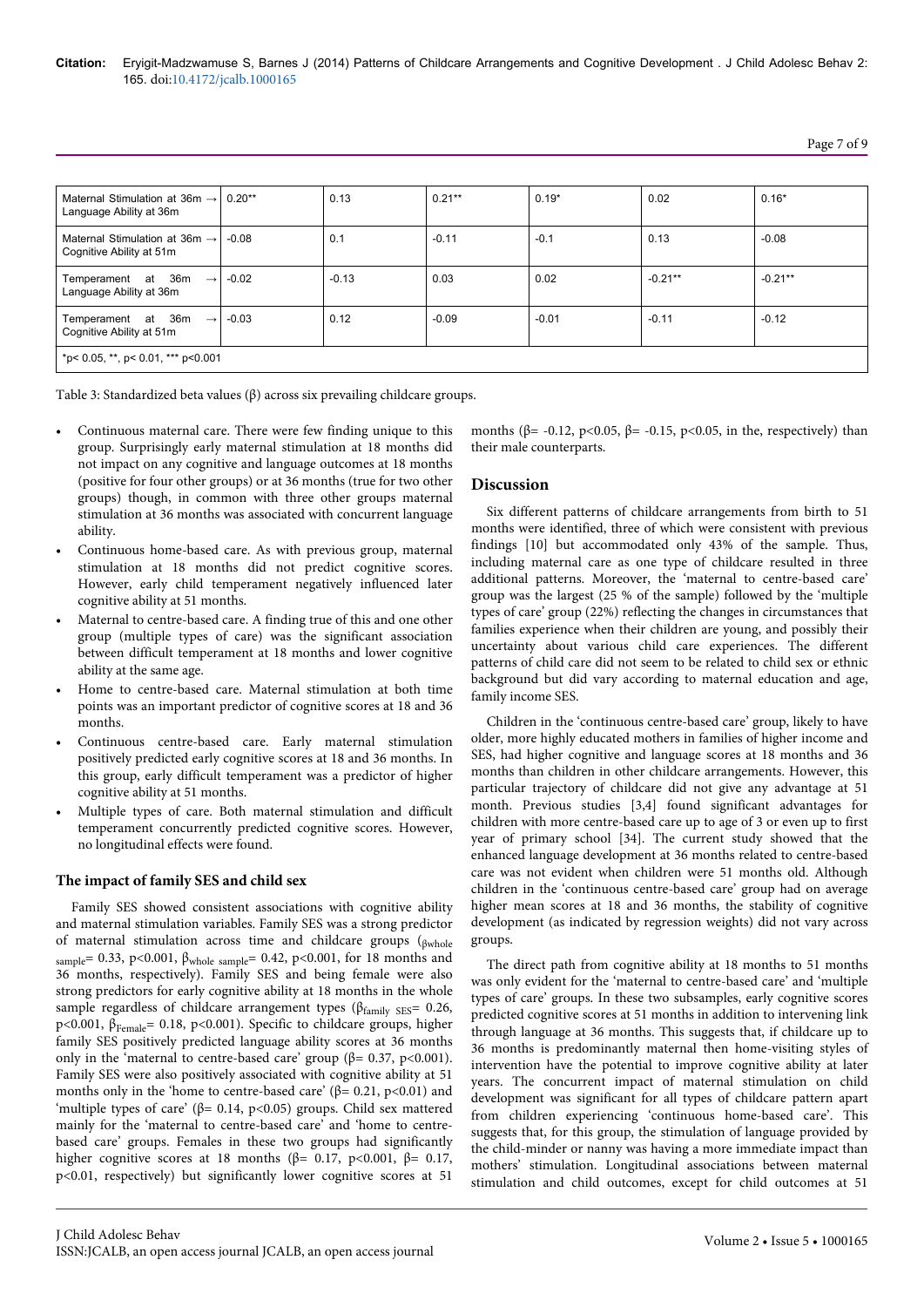months, were also moderated by childcare patterns. Early maternal stimulation influenced language ability at age 36 months only in the 'home to centre-based care' and 'continuous centre-based care' groups. For the former group, the impact of maternal stimulation on cognitive and language outcomes was strong at both 18 months and 36 months. Although mothers were not the primary caregivers in this group, they still had a continuous impact on their children, possibly compensating at home for what they might expect to be deficits in stimulation in a group context. In the 'continuous centre-based care' group, early maternal stimulation at 18 months had both concurrent and longitudinal impact on child outcomes; however, the impact of maternal stimulation disappeared when children reached 3 years old. This was an interesting finding because average maternal stimulation scores at 36 months were significantly higher in the continuous centrebased care group than they were in other groups. Although mothers in this group scored higher, their stimulation of language did not impact their children's language, suggesting a stronger impact of carers' language stimulation in the childcare centres. On the other hand, maternal stimulation at 36 months had a significant impact on language ability at 36 months only when there was maternal care in the first three years, such as for 'continuous maternal care' or 'maternal to centre-based care'. This might mean that at 3 years old, children equally benefit from either a stimulating environment in the centre or a stimulating mother at home.

As Andersson and Sommerfelt [20] suggested, the associations between difficult temperament and child outcomes were moderated by childcare experiences. Difficult temperament was a risk factor for lower cognitive development in the 'maternal to centre-based care' and 'multiple types of care' groups, typified also by a lower family SES. These results were not consistent with the findings of Lemelin and his colleagues [16] who found a negative impact only when family SES was high. However, difficult temperament was a risk factor in the predominantly higher SES 'continuous home-based care' group. On the other hand, early difficult temperament predicted higher cognitive ability at 51 months in the 'continuous centre-based care' group. In other words, children with a difficult temperament did not seem to benefit from one-to one types of care whether from their mother or another caregiver, but they benefitted from being in a group context. Their tendency to more difficult behaviour might help them to receive more attention from caregivers [19], especially when it is not always the same person, while this appears counterproductive when care is by one adult predominantly. This has implications for parents, who might believe that they need to keep difficult children away from a group setting whereas this might be a better type of care experience.

Family SES and maternal stimulation had varying impacts depending on the type of childcare experienced. Low family SES was a risk factor for cognitive ability at 18 months only for children who had maternal care or home-based care before 36 months. This association between family SES and early cognitive ability at 18 months was significantly stronger in the 'continuous maternal care' group. Low SES was also a risk factor for language ability at 36 months when children were cared by their mothers until they were 3 years old. These results suggesting that low SES families, even if the mother is not employed, could be encouraged to place their child in some kind of group experience outside the home to boost their language development. Consistent with past research [3-5], being female predicted higher cognitive scores at 18 months except for the children in the 'continuous centre-based care' and 'multiple types of care' groups. Girls, who were less likely to have a difficult temperament, may find it harder to gain attention in group contexts. When girls

started to centre-based care after they were 3 years old, their cognitive scores were also negatively influenced relative to boys.

# **Conclusion**

Six clear childcare patterns found in this study were generally similar at demographics level, except for the continuous centre-based care group, which included families with higher SES and mothers who had higher levels of education and who were also more stimulating than the other five groups. The associations among cognitive and language variables were consistent across groups. One major finding was that cognitive development of children who followed different paths of childcare arrangements had similar and high levels of stability over time. However, children in the centre-based childcare arrangements had higher mean levels of cognitive functioning as early as 18 months, in all likelihood related to the greater frequency of high family SES families with higher maternal age and education Furthermore, the lack of evidence of the improved cognitive ability scores at 51 months due to on-going centre-based childcare arrangement supports the suggestion that family SES and maternal stimulation are more relevant than the centre care if the family is advantaged. This study was conducted at a time when there was less centre-care available, before the emergence of Sure Start Children's Centres. [35] Their higher cost meant that it was mainly professional women who used centre care from early in their child's life. This may not be the case currently with more centres available in disadvantaged areas.

The variability in other results, depending on the type and changes in childcare, suggest that, when policies are developed aiming to enhance the cognitive development of children, they should take patterns of childcare into account.

Although the current study used a novel approach while investigating childcare and came up with interesting results, it still had certain limitations. First, the current study examined cognitive development; however it did not examine the growth over time. Future studies using growth models should validate if the findings of this study are consistent using alternative methods. Second, only maternal stimulation and family SES were used to assess family context; and difficult temperament and gender were the only individual level characteristics. There might be other family and individual factors that are important, such as medical problems, medication given, family psychiatric/genetic predispositions to mental health problems in child. Third, this study did not consider the quality of childcare; future research should include quality in order to better understand the impact of patterns of care children experience up to the age when they start in school. To sum up, the current study examined childcare usage patterns with a novel perspective and helped to explain some of the conflicting results found in the childcare literature. The current results also helped to understand that it is generally not the types of childcare used over time but factors, such as high family SES and maternal stimulation, within each type or trajectory that make the most contribution to child development at 51 months.

### **Acknowledgment**

The authors would like to thank the families who took part in the study and the research team. Data for this study were drawn from the Families, Children and Childcare Study, led by Dr. Penelope Leach and Professor Jacqueline Barnes in London and by Professor Alan